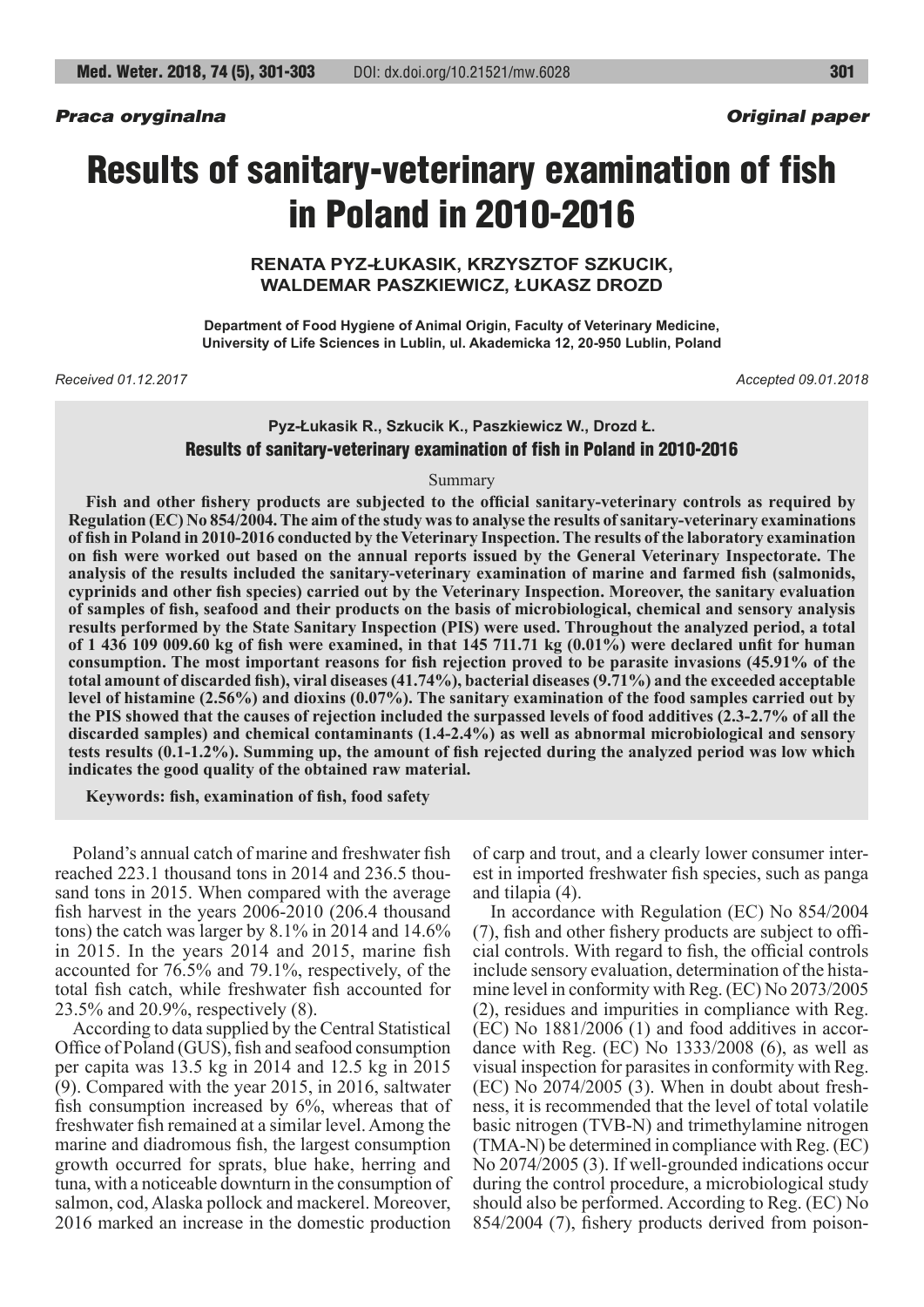ous fish of the families Tetraodontidae, Molidae and Diodontidae, and on the genus Canthigaster, as well as fish containing toxins, such as ciguatera, that are hazardous to the health of consumers, must not be placed on the market. The aim of the study was to analyse the results of sanitary-veterinary examinations of fish in Poland in 2010-2016 conducted by the Veterinary Inspection.

## Material and methods

The results of the laboratory tests on fish were worked out on the basis of annual reports of the General Veterinary Inspectorate (5). The analysis of the results included the sanitary-veterinary examination of marine and farmed fish. The assessment of farmed fish covered species of the Salmonidae and Cyprinidae families, as well as other unnamed fish species. The evaluation of the causes of fish rejection for human consumption was based on the results of examinations for the presence of parasites, viral and bacterial diseases, as well as acceptable levels of histamine and dioxins. The analysis also encompassed the sanitary assessment of samples collected from fish, seafood and their products subjected to microbiological, chemical and organoleptic tests by the State Sanitary Inspection (PIS) (9).

## Results and discussion

The results of the sanitary-veterinary examination of fish in Poland in 2010-2016 are presented in Table 1. A total of 1 436 109 009.60 kg of fish were examined, of which 145 711.71 kg (0.01%) were deemed unfit for human consumption. The detention rate for particular fish groups varied considerably. The highest was noted for the salmonid fish (138 201.41 kg), followed by marine fish (3789.30 kg) and other farmed fish (3628.00 kg). The lowest detention was determined for the cyprinids, only 93.00 kg. The causes of fish rejection were unnamed parasite invasions, viral diseases, i.e. viral haemorrhagic septicaemia (VHS), spring viremia of carp (SVC) and infectious hematopoietic necrosis (IHN), as well as bacterial diseases and excessive levels of histamine and dioxins.

The overall assessment showed that parasite invasions caused the highest percentage of fish rejection



**Fig. 1. Causes of fish rejection in Poland in 2010-2016**

and accounted for 45.91% of the total fish declared unfit for consumption (Fig. 1). These rejections occurred at high frequency in the years 2011-2013 and caused as high as 99.99% of detentions. The parasite invasions were considered one of the primary reasons for rejection of farmed fish of the family Salmonidae (48.36% of detentions within this family) and one of three rejection causes in the Cyprinidae family (18.29% of detentions within it). Parasite invasions were of minor importance for rejection of marine fish and other species of farmed fish, causing 1.20% and 0.03% detentions, respectively.

The second important reason for fish rejection were viral diseases, which made up 41.74% of the total amount of rejected fish. The rejections were noted in only three reporting periods, but the viral diseases of the salmonids (VHS and IHN) were a high priority in 2014 and 2015 being responsible for 99.99% and

**Tab. 1. Results of sanitary-veterinary examination of fish (in kg) in Poland in 2010-2016**

| Year         | <b>Total quantity</b><br>of fish examined | <b>Total quantity</b><br>of fish declared unfit<br>(% of examined) | <b>Causes of fish declared unfit</b> |               |              |              |                             |                                          |         |
|--------------|-------------------------------------------|--------------------------------------------------------------------|--------------------------------------|---------------|--------------|--------------|-----------------------------|------------------------------------------|---------|
|              |                                           |                                                                    | <b>Parasite</b><br><b>invasions</b>  | Viral disease |              |              | <b>Bacterial</b><br>disease | <b>Exceeded acceptable</b><br>levels of: |         |
|              |                                           |                                                                    |                                      | <b>VHS</b>    | <b>IHN</b>   | <b>SVC</b>   |                             | histamine                                | dioxins |
| 2010         | 257 380 716.00                            | 12 143.50 (0.005)                                                  | 63.50                                | 0             | 0            | 0            | 10 617.00                   | 1459.00                                  | 4.00    |
| 2011         | 96 580 424.00                             | 31 322.90 (0.03)                                                   | 31 319.30                            | $\mathbf{0}$  | $\bf{0}$     | $\mathbf{0}$ | $\mathbf{0}$                | $\bf{0}$                                 | 3.60    |
| 2012         | 207 336 293.60                            | 7 740.00 (0.04)                                                    | 7 705.00                             | 0             | 0            | 0            | 0                           | 35.00                                    | 0       |
| 2013         | 229 957 969.70                            | 30 188.61 (0.01)                                                   | 27 809.61                            | $\bf{0}$      | $\mathbf{0}$ | 50.00        | $\bf{0}$                    | 2240.00                                  | 89.00   |
| 2014         | 229 842 398.00                            | 53 276.70 (0.02)                                                   | 0                                    | 46 848.00     | 6423.00      | 0            | 3.50                        | 0                                        | 2.20    |
| 2015         | 308 648 519.20                            | 11039.00(0.04)                                                     | $\mathbf{0}$                         | 7 505.00      | $\mathbf{0}$ | $\bf{0}$     | 3 534.00                    | $\bf{0}$                                 | 0       |
| 2016         | 110 362 689.10                            | 1.00(0.0000009)                                                    | 0                                    | 0             | $\mathbf{0}$ | 0            | 0                           | 0                                        | 1.00    |
| <b>Total</b> | 1436 109 009.60                           | 145 711.71                                                         | 66 897.41                            | 54 353,00     | 6423.00      | 50.00        | 14 154.50                   | 3734.00                                  | 99.80   |